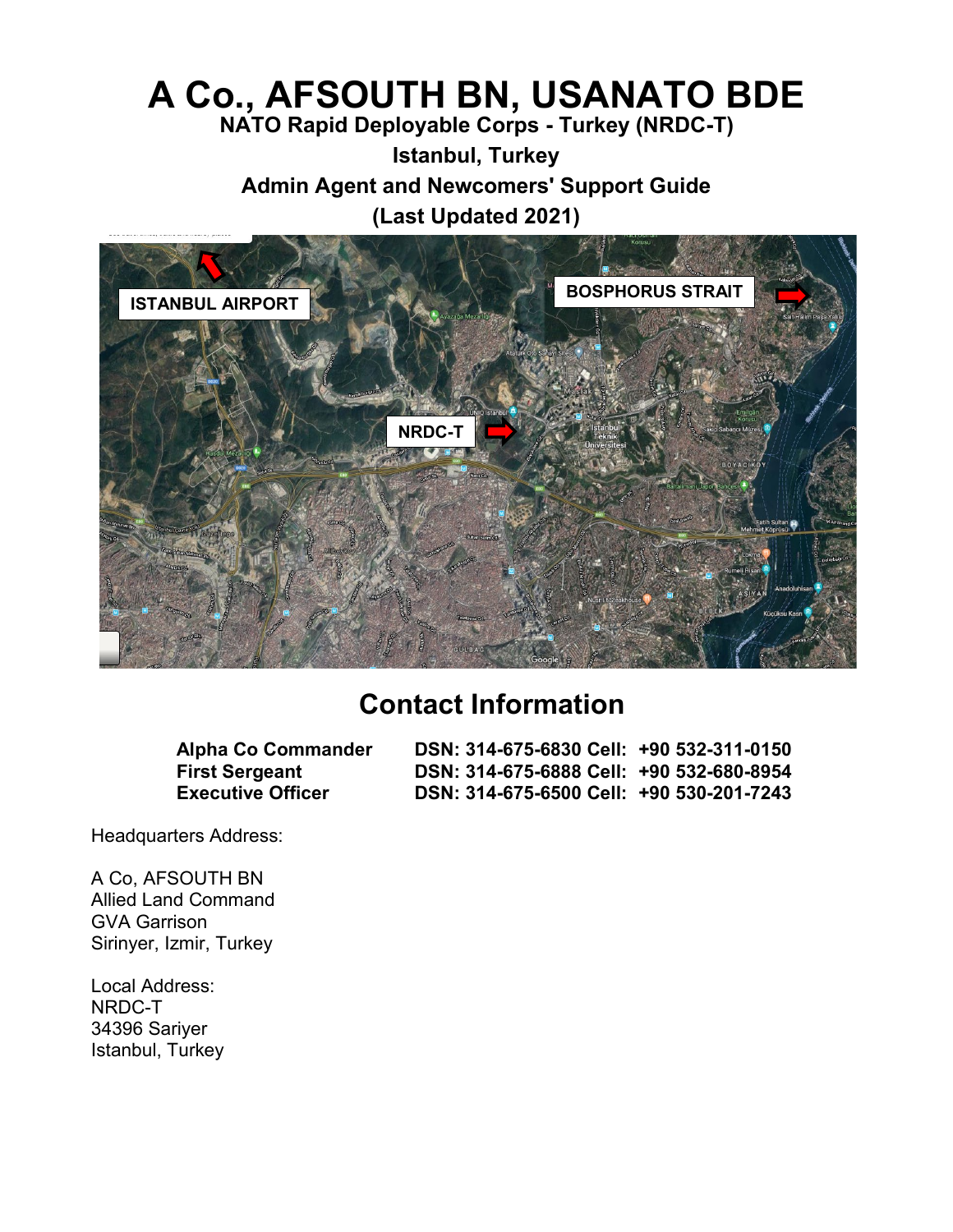#### **WELCOME!**

I would like to take this opportunity to welcome you to Alpha Company, Allied Forces South Battalion (AFSOUTH), and United States Army North Atlantic Treaty Organization (USANATO) Brigade. Our company is headquartered in Izmir, Turkey, with duty locations in Izmir, Istanbul and Ankara. The Battalion Headquarters is in Naples, Italy and the Brigade Headquarters is in Sembach Kaserne, Germany.

Our mission is to support all NATO regional and worldwide objectives through the assurance of individual Soldier Deployability and Family Readiness. We provide training, logistics and human resources support to all assigned U.S. Army Soldiers while maintaining Joint, Interagency, Intergovernmental and Multinational partnerships.

Our vision is to be a ready and trained "team of teams" providing direct support and enabling the strategic objectives of both the United States and the NATO Allied Forces while supporting the National Support Element, the Peacetime Establishment, the NCIA (where applicable) and the Chief of Mission (LANDCOM CG).

You are further assigned to the NATO Rapid Deployable Corps-Turkey in Istanbul, Turkey. So we are better prepared to receive you, keep us abreast of changes to your arrival date. Your sponsor's contact information is in you welcome letter. Your sponsor will be assisting you to make your transition as seamless as possible. Please inform him or her of any special requirements (i.e., pets, housing, or medical needs).

We highly encourage you to hand-carry your training records, obtain digital or paper copies of your medical and dental records, and documents required to in-process (PCS orders, NATO orders, DA Form 31, marriage and/or birth certificate(s) for children (to substantiate BAH/OHA payments), household goods, vehicle shipping documents, and travel expense receipts). Also, it is best to bring 180 days of prescribed medication(s) until you are enrolled in the TRICARE Overseas Program Prime Remote (TOP PR).

To financially prepare for this move, it will be important to allocate savings to cover initial PCS expenses upon arrival. These expenses will include first month rent, realtor fee (where applicable), fuel ration deposit, immediate-use household goods, annual insurance premium payment, vehicle inspection, registration and repairs, internet deposits and cellular phone contracts. These initial costs can be in excess of \$3,000. If you elect to not ship a vehicle, your initial costs will be less. It is not necessary to ship a vehicle due to the proximity of housing to your duty assignment and a robust public transportation system.

Advances for housing security deposit and first month rent are available through the finance office, located in Izmir. After in-processing is complete, submit vouchers for reimbursable expenses, Move-In Allowance and Dislocation Allowance can be submitted. Please note, these payments may take several weeks to process.

The information below is not all inclusive and may change over time. It is especially important to maintain contact with your sponsor as you execute your PCS movement. Typically, you will meet your NRDC-T sponsor at the Istanbul International Airport. Your National Support Element in Istanbul will assist with all in-processing tasks.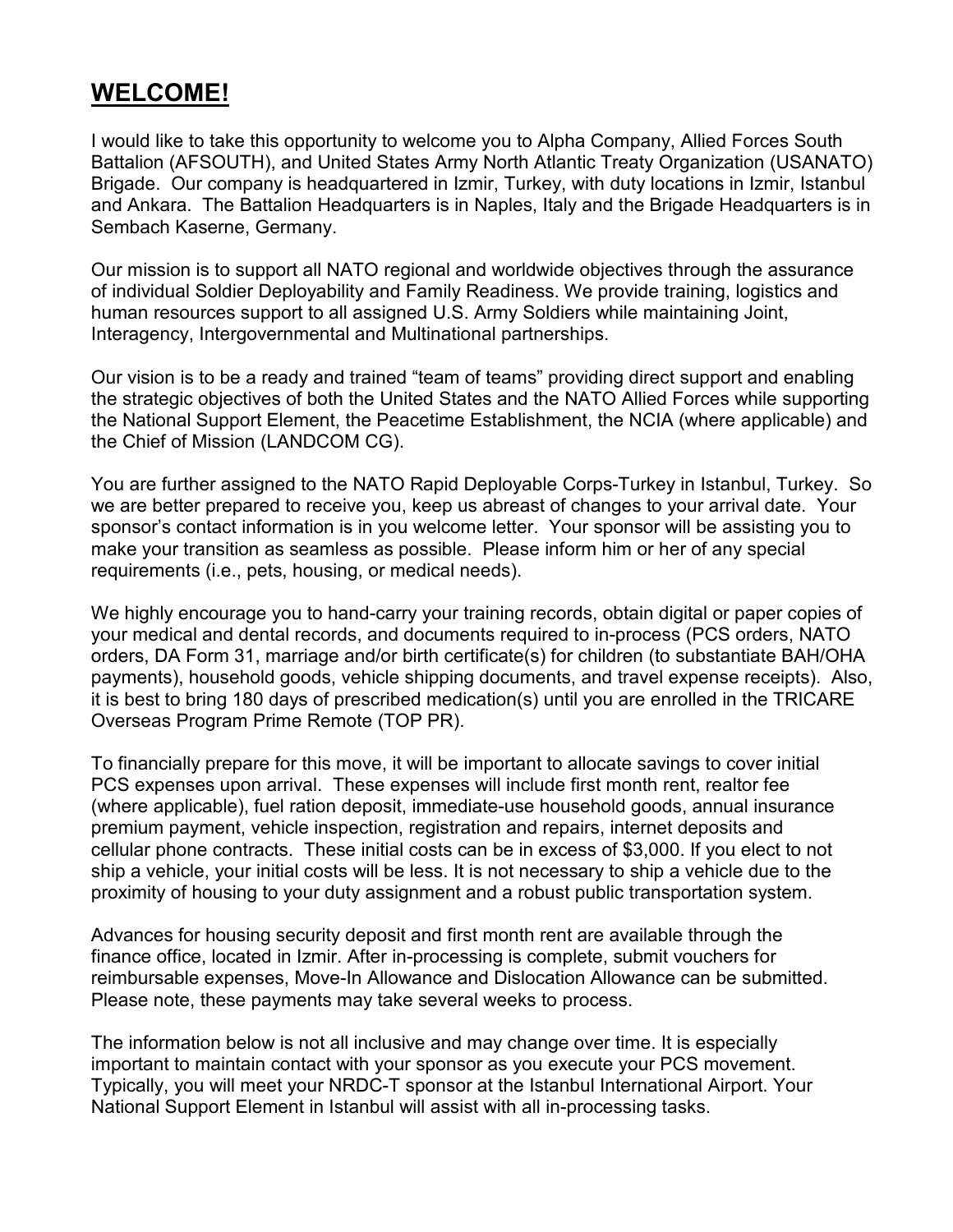## **WHAT IS NRDC-T?**

NRDC-T, is a High Readiness Force (Land), prepared to deploy, on order, to an area of operation designated by SACEUR, and assume command of assigned units to conduct combined, joint military operations across NATO's entire mission spectrum (High Intensity Conflict / PSO). NRDC-T was declared fully operationally capable in January 2021 and are on standby thru January 2022. We are now transitioning to an LCC mission again. NRDC-T is certified as a NATO NRF Corps HQ (LCC).

NRDC-T co-located with the Turkish Army 3rd Corps Command (3uncu Kolordu Komutanligi) on Guney Kisla (South Barracks) in Ayazaga located on the European side of Istanbul (West of the Bosphorus Strait). The U.S. contingent is headed by an Army Colonel, serving as the NRDC-T Senior National Representative, and is authorized 19 U.S. military personnel (17 serving in the NATO staff and two NCOs attached from the support company in Izmir to facilitate admin and supply issues for us). For more information concerning the NRDC-T visit the web site at: [http://www.hrf.tu.nato.int/newcomers.html.](http://www.hrf.tu.nato.int/newcomers.html)

## **NRDC-T MISSION**

NRDC-T, is a High Readiness Force (Land), ready to assume command of assigned units to conduct combined, joint military operations across NATO's entire mission spectrum (High Intensity Conflict / PSO) either as a Corps HQ, Land Component Command (LCC) HQ including NATO Response Force (NRF) and Combined Joint Operations (CJFLCC), a NTS JHQ to command Small Joint Operations (SJO), or as a HQ/JTF capable to support NATO Command Structure (NCS) JHQ in command of Major Joint Operation, or to augment ongoing operations, in order to support crisis management options or sustain extant operations. Our HQs is certified as a Joint Task Force (JTF) able to command and control four component commands (Land, Maritime, Air and SOF) in the conduct of an SJO.

## **CHALLENGES ASSOCIATED WITH THIS REMOTE LOCATION**

The most challenging aspect of this assignment is the distance between your duty location and the company, battalion and brigade headquarters. This said, we make every attempt to effectively utilize technology to ensure prompt and accurate communication between all echelons. The company HQs is located approximately 400 miles away in Izmir, Turkey.

Force Protection is key to this assignment. This is an unaccompanied tour and we receive Hazardous Duty Pay for a reason. Turkey is engaged in an internal conflict with the PKK, a terrorist organization that has conducted attacks in major cities of the country. In addition, ISIL is a threat within Turkey.

Since January 2016, there have been attacks against military in Ankara. Some recent local events include a suicide bomber in front of the Blue Mosque, a suicide bomber on Istiklal Street, a car bomb attack outside of a soccer stadium and shooting at a night club on New Year's 2017. There have been small arms attacks in Izmir and a shooting at an Izmir night club in March 2020. Political demonstrations can also turn violent.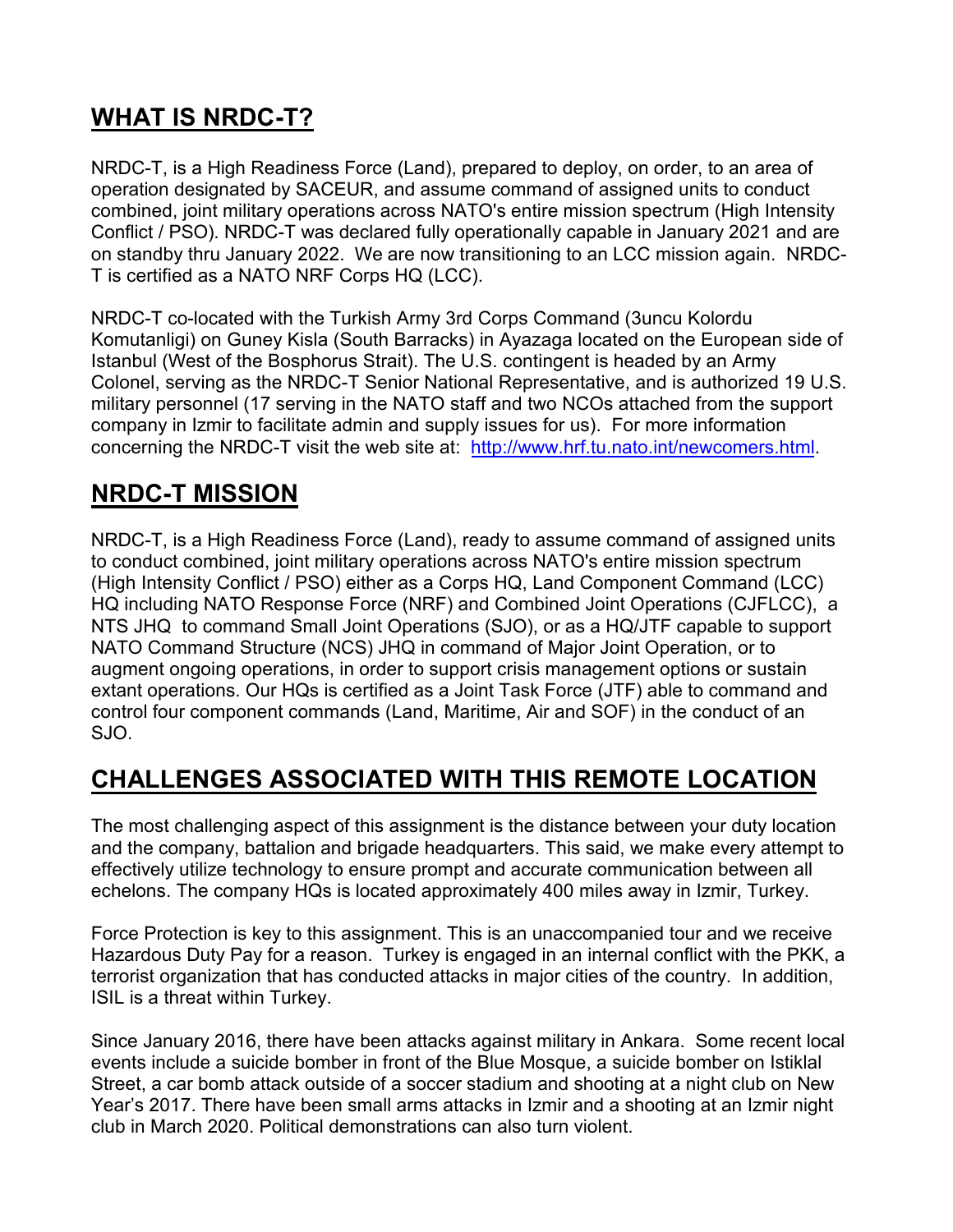Security requirements and AT/FP measures are constantly being reviewed and updated. This means that during your assignment, off limits areas and establishments may be declared or changed a number of times. Precautionary measures must be implemented to reduce our vulnerability.

The NRDC-T US Contingent falls under USAFE for force protection, but we receive our most useful threat and force protection information from the US Consulate in Istanbul, and LANDCOM HQs, office of the Provost Marshall in Izmir.

## **ROUTINE ADMINISTRATIVE SUPPORT**

NRDC-T has a National Support Element (NSE) that is collocated with the NRDC-T Peacetime Establishment (PE) Soldiers, consisting of two Army NCOs and one Turkish national. The NSE conducts all personnel support and are the liaison to the nearest Army Regional Support element, A Co located in Izmir, Turkey. This command currently provides finance and personnel service support.

All administrative support such as actions, awards, evaluations, DD Form 93, SGLV-SOES, leaves, passes, SRB updates, rating schemes, MEDPROS updates, Voting Assistance, and all other HR-related actions are handled by the National Support Element (NSE) at Izmir. The NSE supports their assigned company and battalion mission by ensuring individual Soldier and Family Readiness through administrative, HR, logistics, operations, and communications support.

NSE personnel will coordinate with the company headquarters for all administrative and administrative agent support. Without a staff of Vectrus contractors in the local area, NRDC-T is determined to be a more austere duty assignment, even though it is located in the heart of Istanbul.

## **ARRIVAL AND IN-PROCESSING**

You will arrive at Istanbul Ataturk Airport, the international airport on the European side of Istanbul. You will proceed to the Diplomatic Line at Passport Control and show your original NATO orders (stamped, or signed and dated in blue ink) and your U.S. Army CAC card. Your orders now become your VISA in and out of Turkey. Each time you depart and enter, you must show this order with the original blue ink stamp and signature, and red ink stamp emblem from the passport officials. Make sure authorization for passport, VISA, and excess baggage is authorized in your PCS orders.

Key points of contact:

- (1) NSE NCOIC DSN: 314-676-3769; Work Commercial: +90-212-276-8418; Cell: +90-549-821-4591.
- (2) NSE NCO DSN: 3[14-676-3769; Work](mailto:natika.m.stafford.mil@mail.mil) Commercial: +90-212-276-8418; Cell: +90-549-821-4567.
- (3) NSE CTR DSN: 314-676-3769; Work Commercial: +90-212-276-8418; Cell: +90-530-776-1031.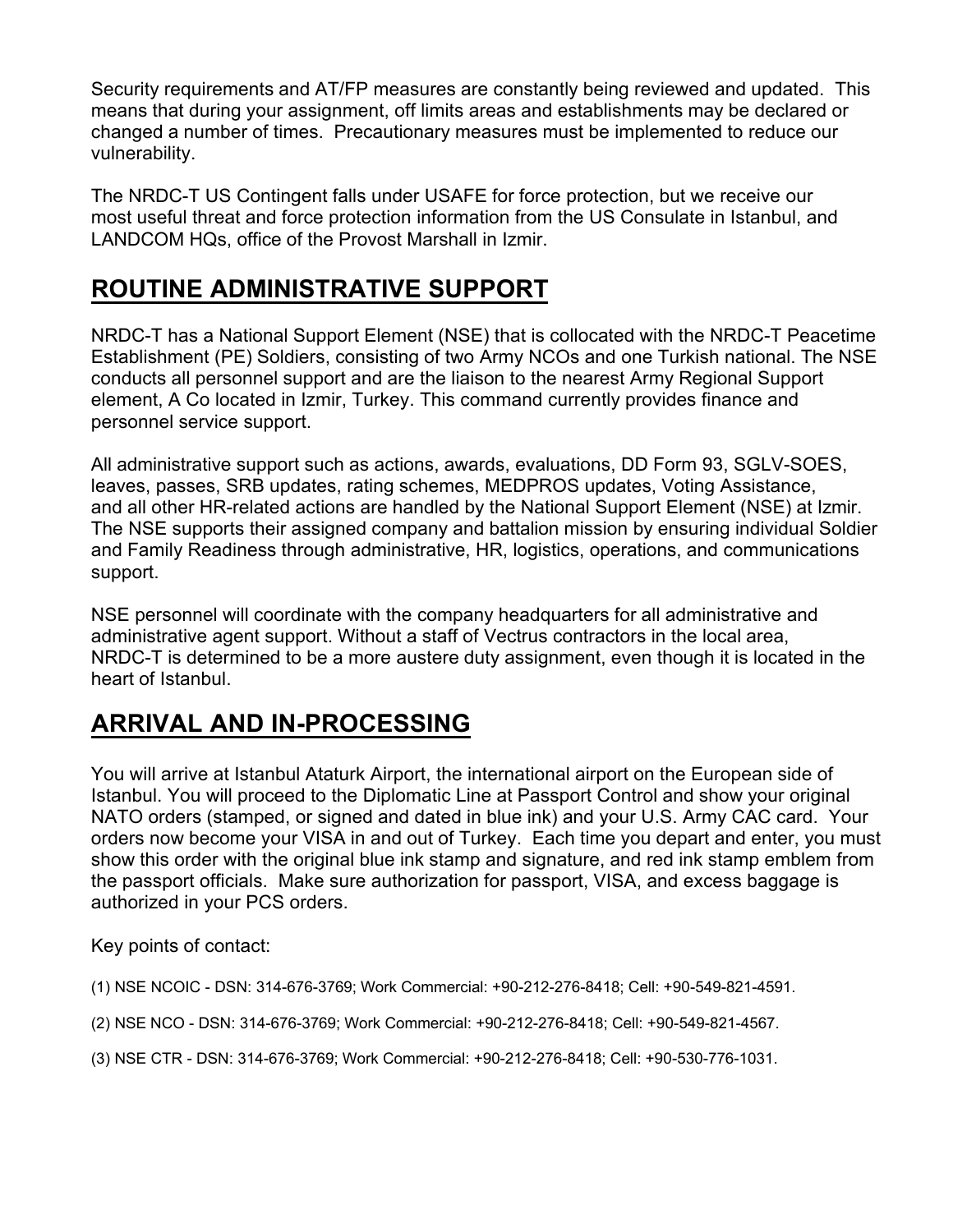Alpha Company, AFSOUTH BN National Support Element (NSE) will issue you an in or outprocessing checklist. Please follow each of the steps in the checklist and work closely with your sponsor and Alpha Company NSE in submitting your required documents to start/stop your overseas entitlements, and establish your network access (in the USAREUR-AF domain).

Your NATO installation will also have their own in/out-processing requirements with each staff section (J1, J2, J6, etc). The NSE personnel will assist you in applying for and receiving their NATO identification cards, ration cards and any required finance support.

| INSTALLATION IN-PROCESSING CHECKLIST                                                                                                                                                                                                                                                             |                                                                                                     |                                                                                                                         |                       |                                                                                    |                |                          |      |  |
|--------------------------------------------------------------------------------------------------------------------------------------------------------------------------------------------------------------------------------------------------------------------------------------------------|-----------------------------------------------------------------------------------------------------|-------------------------------------------------------------------------------------------------------------------------|-----------------------|------------------------------------------------------------------------------------|----------------|--------------------------|------|--|
| breiz, Turkey<br>DOM/DOM/OT                                                                                                                                                                                                                                                                      |                                                                                                     |                                                                                                                         |                       |                                                                                    |                |                          |      |  |
| This form will be initiated during in-processing and is applicable to all DOD senicemembers in Izmir, Turkey. Upon completion, the form must be return back to the respective<br>personnel office (i.e. 425th Air Force Base Squadron (ASB) or Alpha Company Regional Command Support - Turkey). |                                                                                                     |                                                                                                                         |                       |                                                                                    |                |                          |      |  |
| Inprocessing section applicable to all services<br>ALL <sub></sub>                                                                                                                                                                                                                               |                                                                                                     |                                                                                                                         |                       |                                                                                    |                |                          |      |  |
|                                                                                                                                                                                                                                                                                                  | <b>ARM'T</b>                                                                                        | Inprocessing section applicable to the US Array only                                                                    |                       |                                                                                    |                |                          |      |  |
| Inprocessing section applicable to the US Air Force only<br>51                                                                                                                                                                                                                                   |                                                                                                     |                                                                                                                         |                       |                                                                                    |                |                          |      |  |
| NAME (Last, First, Middle Initial)                                                                                                                                                                                                                                                               |                                                                                                     |                                                                                                                         |                       | <b>RANKIGRADE</b>                                                                  | ARRIVAL DATE:  |                          |      |  |
|                                                                                                                                                                                                                                                                                                  |                                                                                                     |                                                                                                                         |                       |                                                                                    |                |                          |      |  |
| SPONSOR (Last, First, Middle Initial)                                                                                                                                                                                                                                                            |                                                                                                     |                                                                                                                         |                       | DUTY SECTION/OFFICE                                                                |                | <b>PARAILINE #: PE#:</b> |      |  |
|                                                                                                                                                                                                                                                                                                  |                                                                                                     |                                                                                                                         |                       | NOTE: All southers will require a copy of a Boldar's PCB criters and a need-tents. |                |                          |      |  |
| <b>SVO</b>                                                                                                                                                                                                                                                                                       | <b>SECTION</b>                                                                                      |                                                                                                                         | <b>TAKE</b>           | <b>LOCATION</b>                                                                    | DSIN PHONE     | <b>INTIALS</b>           | DATE |  |
| ALL                                                                                                                                                                                                                                                                                              |                                                                                                     | viewcomers' Orientation. (Scheduled at personnel colors                                                                 |                       | Combined Club on Floor, Hilton Hotel,<br>Monthly 0800-                             | 675-6830       |                          |      |  |
|                                                                                                                                                                                                                                                                                                  |                                                                                                     | <b>Appointments only!</b><br>Medical and Dental Aid Station and Tricare. (Appointments                                  |                       | <b>Tomato</b><br>6th Floor, Hilton Hotel, brink, 420th ABS                         |                |                          |      |  |
| ALL                                                                                                                                                                                                                                                                                              | centus                                                                                              |                                                                                                                         |                       | <b>Medical Clinic</b>                                                              | 675-6792/6793  |                          |      |  |
| <b>Note</b>                                                                                                                                                                                                                                                                                      | TRICARE OCONLIS Card                                                                                |                                                                                                                         | Mon-Fit<br>0830-1000  | 6th Fibor (Mr. Omer), Hilton Hotel, brnir                                          | 675-6794       |                          |      |  |
| <b>ALL</b>                                                                                                                                                                                                                                                                                       | Housing/ Family Management Office (FMO)                                                             |                                                                                                                         | Mon-Fr<br>0730-1800   | 0th Figur, Hilton Hotel, break                                                     | 675-6757       |                          |      |  |
| <b>NH</b>                                                                                                                                                                                                                                                                                        | Customs (Copy of NATO Orders and HHVS shipping<br>documents)                                        |                                                                                                                         | Mon-Fit<br>0830-1800  | 6th Floor, Hilton Hotel, break                                                     | 675-6725       |                          |      |  |
| <b>NGL</b>                                                                                                                                                                                                                                                                                       | Transporation Management Office (TMC) (Copy of stamped<br>NATO Orders, all 1849 shipping documental |                                                                                                                         | Mon-Fri<br>0830-1800  | 0th Fibor, Hilton Hotel, brnk                                                      | 675-6720       |                          |      |  |
| <b>Note</b>                                                                                                                                                                                                                                                                                      | <b>BDOC</b> (Register phone)                                                                        |                                                                                                                         | Mon-Fit<br>0730-1830  | 0th Floor, Hilton Hotel, brnir                                                     | 676-6771       |                          |      |  |
| <b>Not</b>                                                                                                                                                                                                                                                                                       | Family and Readiness Support Center                                                                 |                                                                                                                         | Mon-Fri<br>0630-1000  | 0th Fiber, Hilton Hotel, brnir                                                     | 675-0830       |                          |      |  |
| ALL                                                                                                                                                                                                                                                                                              | Motorcycle Registration                                                                             |                                                                                                                         | Mon-Fit<br>0030-1000  | 6th Floor (Mr. Zimmerman), Hilton Hotel,<br><b>Lemán</b>                           | 675-6740       |                          |      |  |
| ALL                                                                                                                                                                                                                                                                                              | Library                                                                                             |                                                                                                                         | Mon-Fif.<br>0830-1800 | 0th Floor, Hilton Hotel, breir                                                     | 0.15-0014      |                          |      |  |
| ALL                                                                                                                                                                                                                                                                                              | Chaplain                                                                                            |                                                                                                                         | Mon-Fift<br>0030-1000 | 0th Fiber, Hilton Hotel, brnir                                                     |                |                          |      |  |
| ALL                                                                                                                                                                                                                                                                                              | <b>MANR CILE</b>                                                                                    |                                                                                                                         | Mon-Fri<br>0830-1800  | 5th Fibor, Hilton Hotel, brnir                                                     |                |                          |      |  |
| <b>ALL</b>                                                                                                                                                                                                                                                                                       | Mailroom/Post Office                                                                                |                                                                                                                         | Mon-Fif.<br>0003-1030 | Mallroom Office, NATO                                                              | 423-2874       |                          |      |  |
| <b>Note</b>                                                                                                                                                                                                                                                                                      | Base Security Manager                                                                               |                                                                                                                         | Mon-Fit<br>0830-1800  | Bidg 29, Room 104, NATO                                                            | 423-1553       |                          |      |  |
| <b>ALL</b>                                                                                                                                                                                                                                                                                       | Pass and ID                                                                                         |                                                                                                                         | Mon-Fif<br>0030-1000  | Bidg 29, Room 106, NATO                                                            |                |                          |      |  |
| <b>No:</b>                                                                                                                                                                                                                                                                                       | Rations Card Issue                                                                                  |                                                                                                                         | Mon-Fift<br>0830-1000 | 425th CSG, NGE Office, Bldg 1, NATO                                                |                |                          |      |  |
| <b>NIL</b>                                                                                                                                                                                                                                                                                       | NATO Pass and ID, Drivers' Licence                                                                  |                                                                                                                         | Mon-Fri<br>0630-1000  | Provost Marshal Othos , Bidg 1, NATO                                               | $0.75 - 41.22$ |                          |      |  |
| <b>Note</b>                                                                                                                                                                                                                                                                                      | Communication Fight, (Set up LANAmed, Must have current<br>idomation Assuminos training cardicate)  |                                                                                                                         | Mon-Fit.<br>0030-1000 | Room G-14, Bldg 1, NATO                                                            |                |                          |      |  |
| ALL.                                                                                                                                                                                                                                                                                             | Supply (Copy of Orders, CIF Record & OCIE Order)                                                    |                                                                                                                         | Mon-Fif<br>0803-1200  | NSE Office, CSS, Bldg 1, NATO                                                      | 675-6000       |                          |      |  |
| <b>ALL</b>                                                                                                                                                                                                                                                                                       | Finance                                                                                             |                                                                                                                         | Mon-Fift<br>0830-1800 | FINANCE Office, CGS, Eldg 1, NATO                                                  | 675-0837       |                          |      |  |
| <b>ALL</b>                                                                                                                                                                                                                                                                                       | Unit Training Section (Mandatory AR 160-1 Training)                                                 |                                                                                                                         | Mon-Fif<br>0030-1000  | NSE Office, CSS, Bldg 1, NATO                                                      | 875-0834       |                          |      |  |
| <b>No.</b>                                                                                                                                                                                                                                                                                       | Unit Personnel Section                                                                              |                                                                                                                         | Mon-Fif<br>0030-1000  | NSE Office, CSS, Bldg 1, NATO                                                      | 675-0834       |                          |      |  |
| ALL.                                                                                                                                                                                                                                                                                             | ADPAAS Drief                                                                                        |                                                                                                                         | Mon-Fif<br>0930-1000  | NSE Office, CSS, Bldg 1, NATO                                                      | 675-0834       |                          |      |  |
| ALL.                                                                                                                                                                                                                                                                                             |                                                                                                     | Great Travel Program (GTEP)                                                                                             | Mon-Fif 0830<br>1000  | NSE Office, CSS, Bidg 1, NATO                                                      | 675-0834       |                          |      |  |
| <b>ABOUT</b>                                                                                                                                                                                                                                                                                     |                                                                                                     | Alpha Company, AFGOUTH First Sergeant                                                                                   | Mon-Fri<br>0830-1000  | NSE Office, CSS, Bidg 1, NATO                                                      | 675-8500       |                          |      |  |
| <b>ARM!!!</b>                                                                                                                                                                                                                                                                                    | Alpha Company, APSOUTH Commander                                                                    |                                                                                                                         | Mon-Fri<br>0830-1800  | NSE Office, CSS, Bldg 1, NATO                                                      | 875-8830       |                          |      |  |
|                                                                                                                                                                                                                                                                                                  |                                                                                                     | By signing this form, both Soldier and his/her Sponsor validate that all in-lost processing requirements have been met. |                       |                                                                                    |                |                          |      |  |
| Soldier's Signature and Date                                                                                                                                                                                                                                                                     |                                                                                                     |                                                                                                                         |                       | Detachment NCO Signature and Date                                                  |                |                          |      |  |
|                                                                                                                                                                                                                                                                                                  |                                                                                                     |                                                                                                                         |                       |                                                                                    |                |                          |      |  |

Figure 2 - Alpha Company In-and Out-Processing Sheet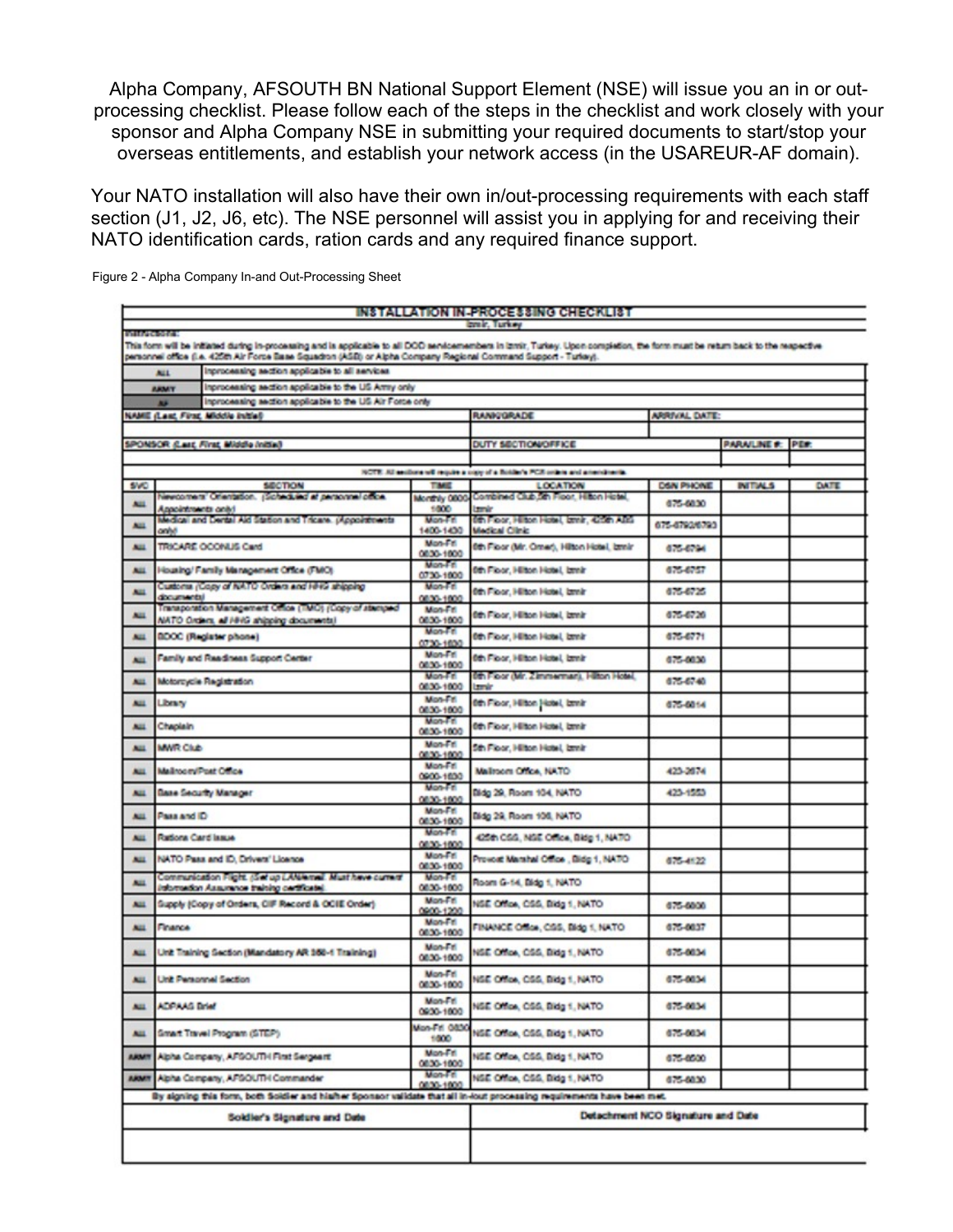## **RESOURCES**

#### **GARRISON SUPPORT**

Your closest locations for garrison-type support is a significant distance. The nearest garrison for NRDC-T is USAG Italy. With the battalion and brigade located in Italy and Germany, respectively, it is important to bring everything you could possibly need during your tour either with you or shipped in your HHG/UB shipment. While there may be some locations in your local area for support, the nearest military installation is Incirlik Air Base, home of the 39<sup>th</sup> Air Base Wing. Within the company footprint are support assets including, but not limited to: DEERS/CAC office, Health Clinic / Aid Station, Dental Clinics (on economy), Passport Offices (U.S. Consulates in Istanbul, Izmir and Ankara), Finance, Housing Office, MWR, BX and Commissary (only in Izmir). Alpha Company HQ staff will be sending your in-processing documents to these respective offices during your transition.

#### **MEDICAL / DENTAL**

You are required to complete all PHA and dental requirements prior to arriving to the unit. Medical requirements include annual PHA, dental exam and cleaning, immunizations, hearing, vision screening and HIV testing. As your assignment is for 12 months, it is best to complete all medical readiness tasks immediately prior to leaving your losing installation. Dental care for the Soldiers must be done on the local economy through TRICARE International SOS (ISOS).

TRICARE Overseas Program Prime Remote provides health care through International SOS to Active duty Service Members (ADSMs) and command sponsored Family members residing with them in designated overseas locations.

Website:<http://www.tricare.mil/PLANS/HealthPlans/TPRO.aspx> Phone number: +44-20-8762-8384

Soldiers will be referred to local health care providers by International SOS. International SOS maintains a list of local hospitals, clinics, and providers who speak English. However, once you arrive at your scheduled appointment, it will not be guaranteed that you will be speaking to an English-speaking receptionist or nurse. ISOS can provide live translations during your appointment, via telephone, if coordinated prior to your visit.

The Alpha Company medical NCOIC will provide you with the specific instructions on how to complete your PHA part 1 online and PHA part 2 over the phone. Our tele-health provider for PHAs is located at Landstuhl Regional Medical Center in Germany.

## **SCHOOLS**

There are no DoDDs Schools in Istanbul, and Turkey, as of March 2021, is still an unaccompanied duty station. Therefore, assignment to NRDC-T in Istanbul is a dependentrestricted tour. Should Turkey return to being an accompanied tour duty location, there may be an international school at your location that provides instruction in both Turkish and English.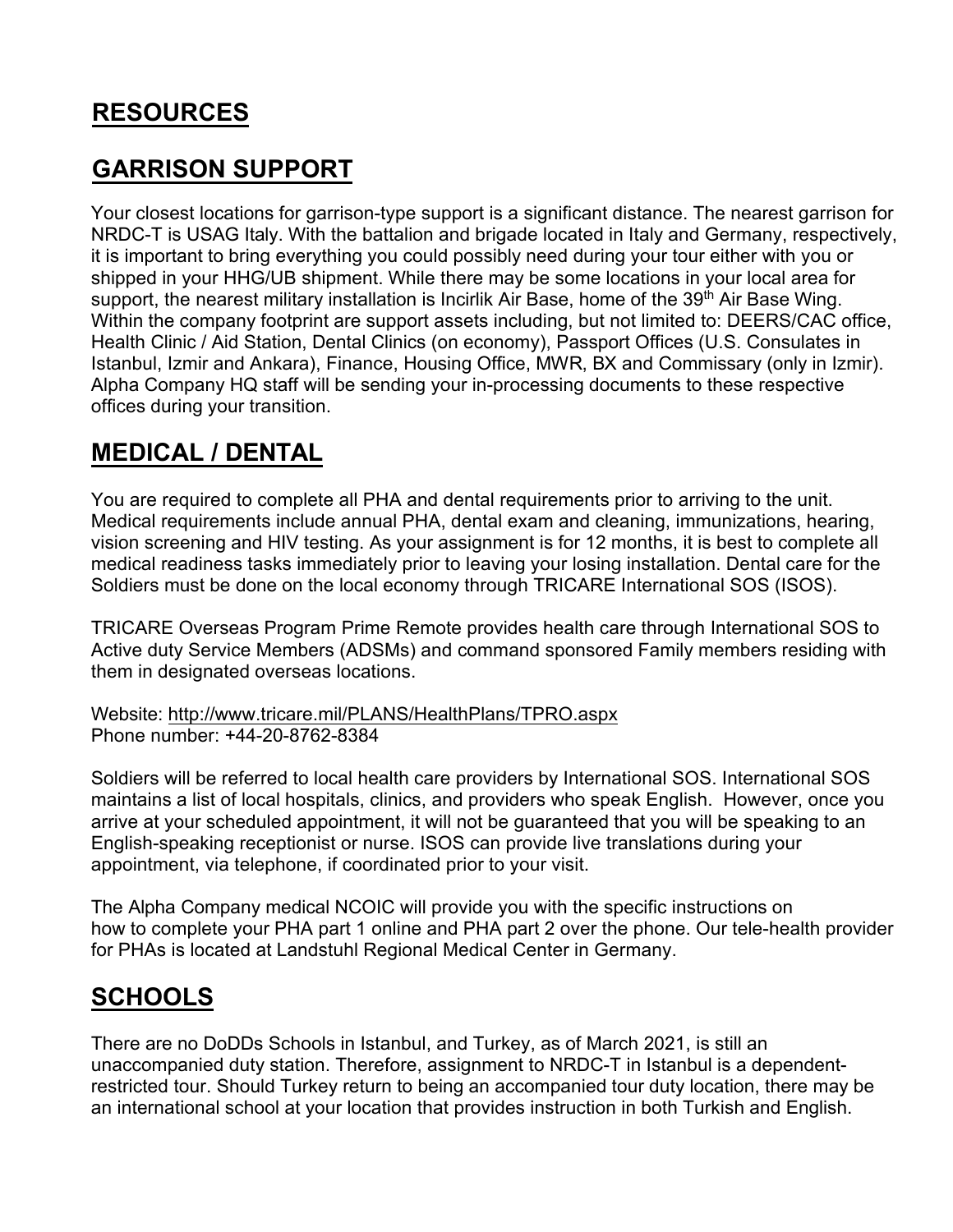## **HOUSING**

There is no Government Quarters/Housing available in Istanbul. Soldiers must reside in the Maslak 42 apartment building, or in the Istanbul Hilton during TLA/TLE.

Maslak 42 Address: MASLAK MAH. Ahi Evran Caddesi, No: 6 Maslak A Kule, Maslak-Istanbul Turkey

Many of the local quarters may be smaller than what some Americans are accustomed, however, there is suitable housing available. The Izmir Finance NCOIC will process, as part of your in-processing packet, your request to reside on the economy, lease agreement, realtor fee, OHA payments and other finance transactions or documents.

Overall living quarters are comfortable and accommodating. Having a positive outlook and considering ways to adapt to a completely different culture will enable you to overcome the cultural differences. Many electrical appliances you currently own cannot be used on the local 220 voltage systems. However, most smart devices like cellphones, laptops and tablets can be plugged in to the wall via an adapter. Additionally, other 120v appliances will require a step-down transformer, which you can purchase after you arrive. It will be possible to order transformers via Amazon and have them delivered to your new APO. Please see the mail information regarding timeliness and size restrictions. Other host nation online retailers may be a good option to obtain compatible electronic devices or transformers. Unfortunately, Furniture Management Office (FMO) lending is not available due to the distance from the Izmir-Vectrus Housing Office.

## **PASSPORT / VISA**

Soldiers traveling overseas are required to have a tourist passport at a minimum. Official Nofee passports are only required if you are assigned to a NATO Rapid Deployable Corps (NRDC). For Alpha Company, our NRDC is in Istanbul. If you follow-on assignment requires an Official passport, you will be able to process this action through the U.S. Consulate in Ankara. The application process may take 8 weeks, so, you should begin the passport application process as soon as you receive your PCS orders.

## **MAIL**

The mail flows from Istanbul to locations in Izmir and Ankara and is picked up from the Izmir Post Office (manned by USAF 425<sup>th</sup> ABS) or the U.S. Embassy in Ankara. Size restrictions apply for parcels, which is often 18" by 18".

All mail is handled by the US National Support Element (NSE). The NSE will pick-up / deliver your mail directly from the American Consulate. We use an APO address through the military postal system and mail is picked up two times per week.

As a "remote" location, we have very limited US postal support. It is recommended you bring several books of postage stamps for first class mail and \$1 postage stamps for packages you may want to mail out. It is also recommended you set up an account with an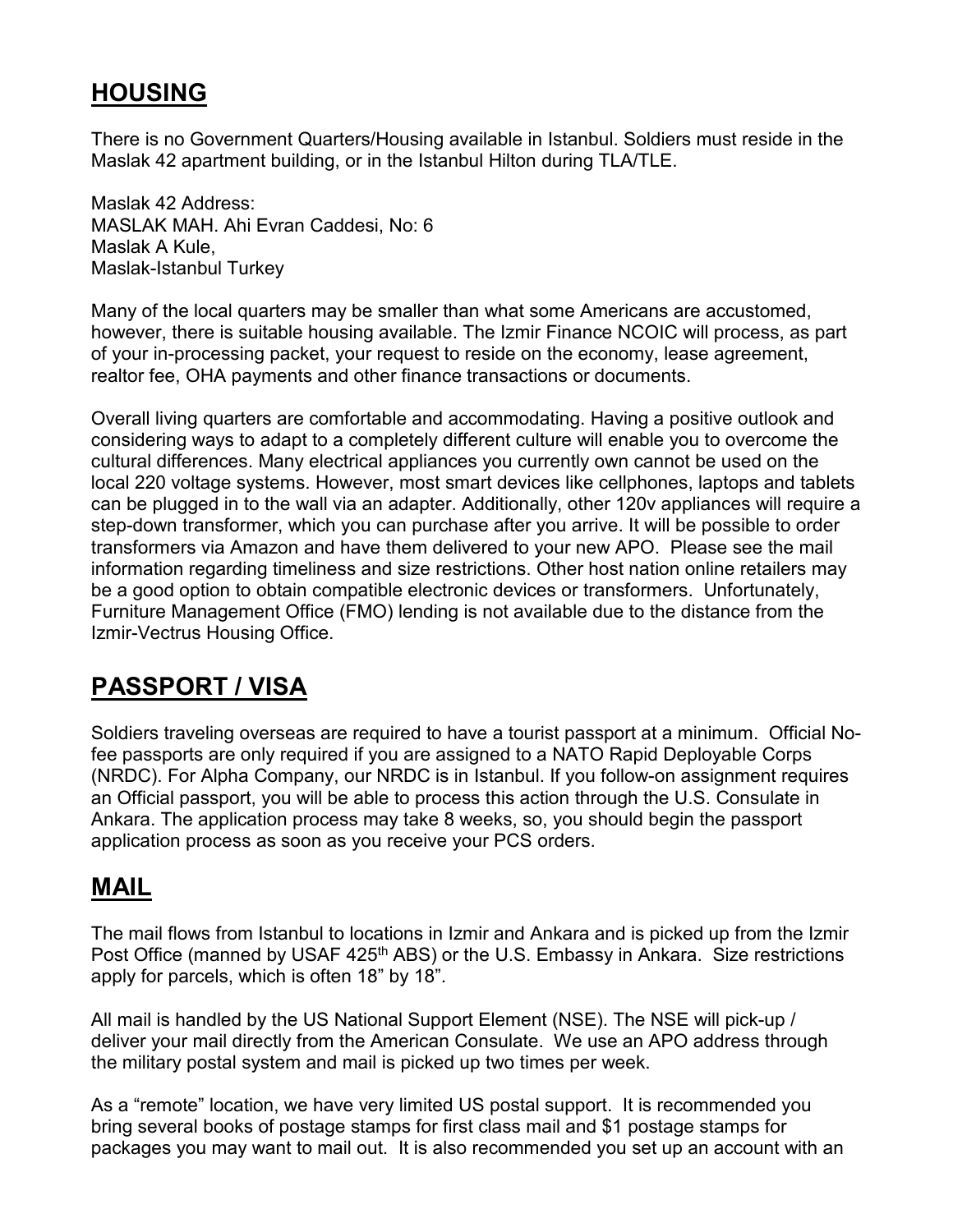online postal service and buy postage online and print out a postage label you can put on your packages. Mail can take anywhere from 7-30 days, one-way, to and from the USA. As of March 2021, the only acceptable customs form is the typed and printed form. Handwritten forms are no longer accepted.

# **BANKING**

There are numerous ATMs available in Istanbul for your use. You can receive either U.S. dollars, Turkish Lira, or Euros at most ATMs. You can easily exchange U.S. dollars, Turkish Lira, or Euros at one of many money exchange facilities and check cashing can be done at the US Consulate.

All transactions on post require a credit card, this includes meals, coffee shop and commissary. Cash transactions are not allowed. There is an option to open a Turkish bank account once you arrive however it may take some time before you get the card. It is best to make sure your bank/credit card does not charge foreign currency conversion fees. For some banks such as Capitol One or USAA it is as simple as calling them to make sure that you will not be charged.

Also make sure that your bank is tracking your overseas move so bank card will work when you arrive.

Internet, cellular and TV providers require a host nation bank account for payment. The local currency is Turkish Lira (tL). The tL performs well against USD. Your sponsor may be able to recommend financial institutions that provide convenient branch and ATM locations. Please remember that conversion fees apply to your transactions when transferring dollars to the local currency or at point of sale (if paying in USD).

Many people make the mistake of calculating the equivalent currency when looking at the price of a good or service, but vendors and banks offer different conversions rates that is not equal to a simple conversion. Banks often provide more competitive conversion rates, so it may be best to transfer USD to local currency within your account to avoid excessive transaction fees or conversion rates at the point of sale.

## **VEHICLES**

License: To legally operate your POV, you will need to apply for, and purchase an international driver's license. Many U.S. personnel in NATO accomplish this through AAA. Please reach out to your sponsor for alternatives if AAA is not available to you. Other licenses can be acquired, depending on agreements with the local government.

Registration: Registration is a complicated and expensive task. Before registration begins, you will need to have your vehicle inspected at a reputable mechanic shop or inspection station. The inspectors will ask for translated copies of your previous registration and a data sheet that outlines the technical specifications for your vehicle. Technicians will complete a bumper-to-bumper inspection that states any deficiencies. You will then have up to two weeks to correct the deficiencies, or you will need to pay for a whole new inspection at fullcost.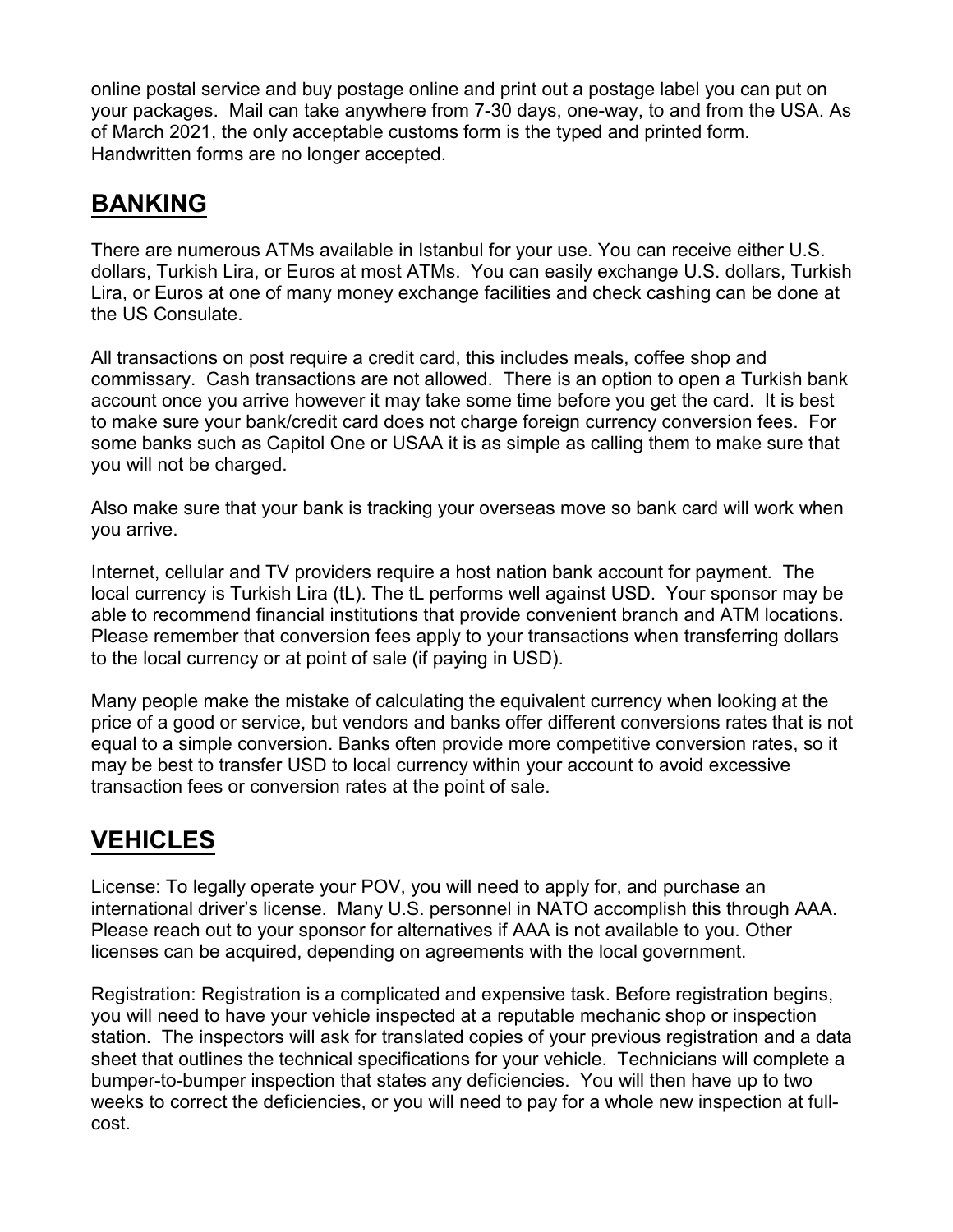Be prepared to pay for repairs or parts replacement if your vehicle is not new or wellmaintained. Once completed, you will need to have written permission from your finance company to register in your host nation (translated), a bill of sale (translated), previous registration, customs documents, local inspection and (in some cases) a drivers history from the past seven years (translated) for the insurance company. You will need assistance from a language specialist or local national to take your documents to the local DMV, pay the fees, and receive your temporary plates. After you are entered into the DMV database, permanent plates will be issued.

Fuel: There is a current agreement with the Turkish government to waive Value Added Tax and Excise Tax from your fuel purchases. Fuel in Europe can cost up to three times the cost in the U.S. It is important to plan trips according to authorized fuel stations. Please speak with your sponsor about the forms you will need to establish your account.

#### **TRANSPORTATION**

The transportation office is located in the Izmir Collocated Center (ICC) in Izmir at the Hilton in Alsancak. The arrival of Household Goods (HHG) or Unaccompanied Baggage (UB) will be coordinated through this office. Your sponsor will assist you in working with transportation personnel to ensure the delivery of your HHGs after you find a place to live. Once your housing contract is complete you can track your move at: <http://www.move.mil/> website.

Upon notification of a shipment's arrival, you must schedule a delivery date and be at your quarters on that date to accept delivery. HHG shipments for newcomers to your location can not include Personally Owned Firearms (POF). Host nation laws make it illegal to transport a personally-owned firearm into Turkey.

## **IT SUPPORT**

IT support is provided through phone services to the  $425<sup>th</sup>$  ABS communications team in Izmir and through the U.S. Embassy in Ankara. The  $425<sup>th</sup>$  will process NIPR account requests during your in-processing in Izmir. VPN access can also be requested from the Alpha Company HQ if needed. Most of your emails will be on NATO Secret servers; the VPN can be used to access your .mil emails.

## **REASSIGNMENTS**

When a SM out-processes from Alpha Company their main POC is the Alpha Company HQs NSE in Izmir, Turkey. The Company coordinates issuance of PCS orders from the BN MPD/S1 at Naples, Italy and coordinates all out-processing requirements such as transportation and housing with the Vectrus contractors at the ICC in Izmir. Request for replacement of PE and MOU personnel is coordinated between the Senior National Representative (SNR) / the Senior Army Officer (SAO) with ECJ1 Strength Management Division.

## **SECURITY CLEARANCE**

The NATO Secret, SF86 renewals, and other clearances are process by the AFSOUTH Bn S2 through the NSE at Alpha Company HQ in Izmir. If fingerprints are required, the Service member must schedule an appointment with LANDCOM G2.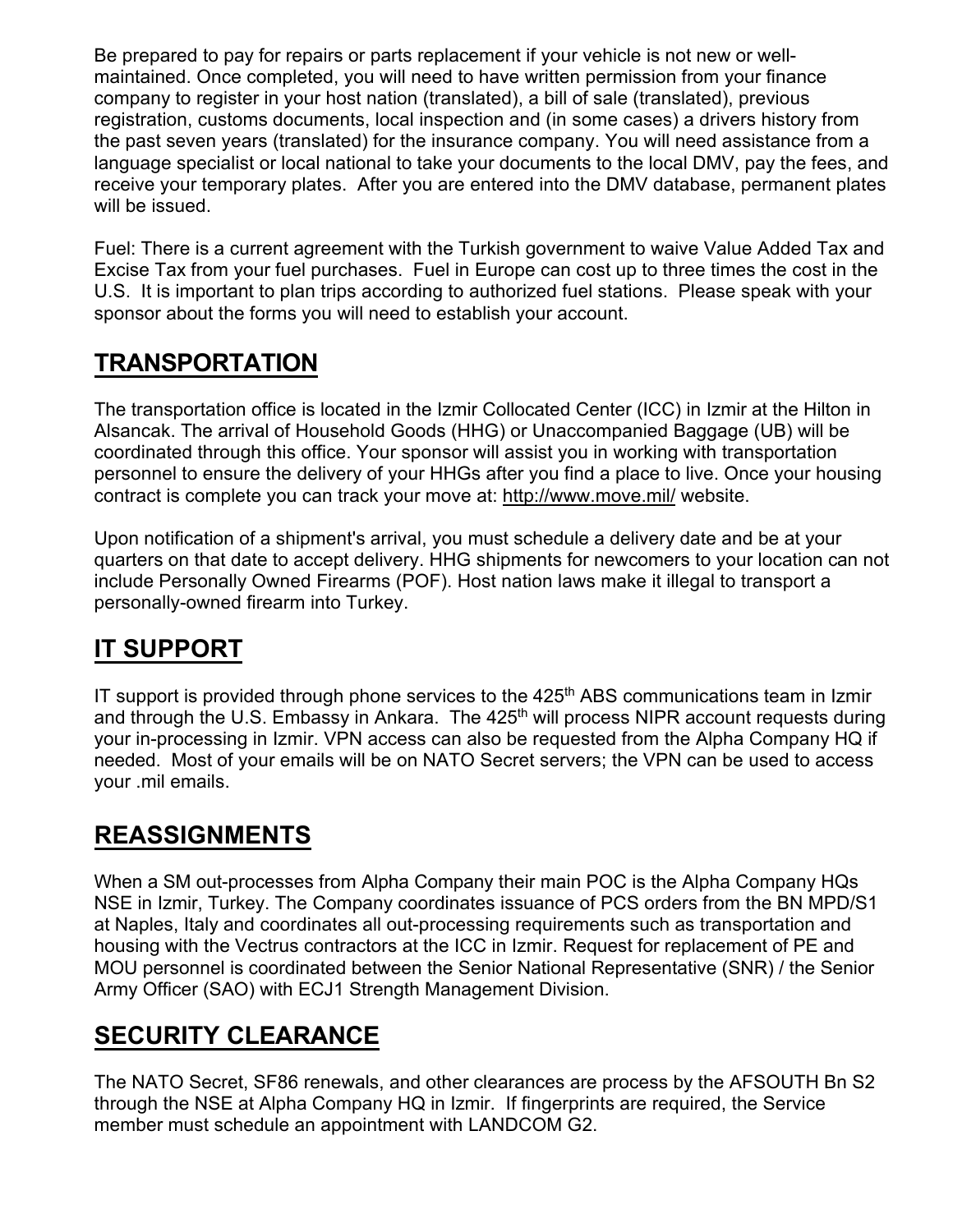# **HAND RECEIPTS**

The property books are controlled by the Company Commander at Alpha Company HQ Izmir, Turkey. You will sign sub-hand receipts for any company-owned communications equipment during your in-processing activities at Izmir.

For your OCIE issue, you will be sent a fillable form that will help you request your OCIE issue. Once complete, return to the Commander and Supply Sergeant and they will help coordinate with CIF-Vicenza, Italy to ship you your gear. Once you receive your shipment, inventory and submit your hand receipt to the Supply Sergeant.

# **UCMJ**

UCMJ Company Grade - Company Commander at Alpha Company HQ in Izmir, Turkey. UCMJ Field Grade - AFSOUTH Battalion Commander at Naples, Italy. SPCMCA for E1 through E6 - AFSOUTH Battalion Commander at Naples, Italy. SPCMCA E7 and above - USA NATO Brigade. GCMCA - 7th ATC at Grafenwoehr

## **REQUIRED DOCUMENTS TO CARRY WITH YOU**

- PCS orders
- Medical, dental, and Immunization Records
- Marriage Certificates, Divorce Decrees, and Children Birth Certificates
- Passport (tourist or Official if issued)
- Social Security Card
- Copy of Last Will and Testament (if applicable)
- Education Records
- Car titles and shipping papers, car registrations, car insurance policies and driver's license.
- Household goods and shipping inventory.
- Proof of citizenship, if a naturalized citizen.

## **CASUALTY REPORTING**

In case of casualty or serious injury contact the Company Commander of First Sergeant immediately. They will provide instruction on how to properly report the casualty and request all necessary information needed to submit a CCIR. Recommend SAO/SNR review the Brigade and Battalion Casualty SOPs for more detailed guidance.